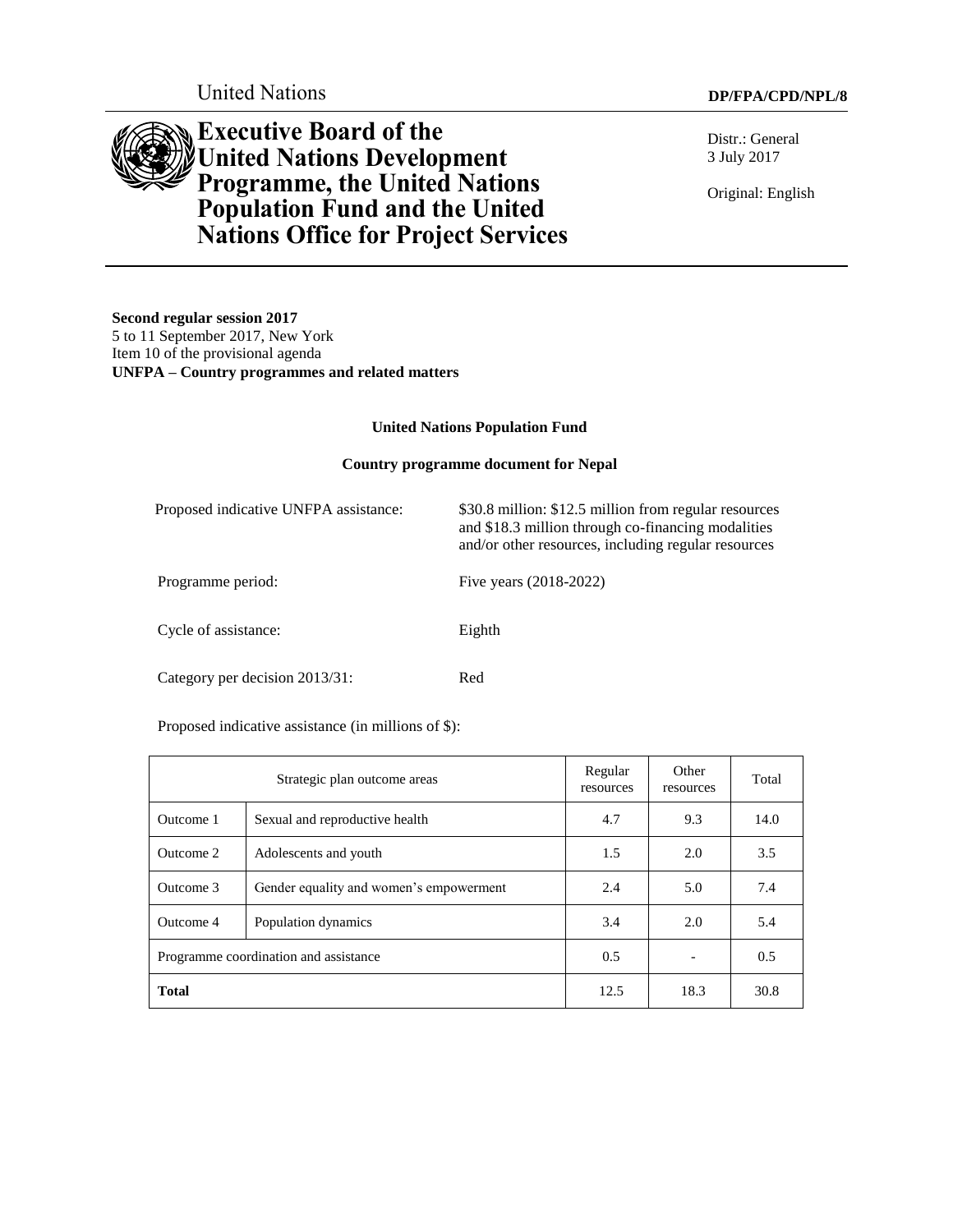# **I. Programme rationale**

1. Nepal is a landlocked, least developed country with an ambition of graduating to middle-income status by 2030. In support of its vision of a rights-based and equitable welfare State, the Government has promulgated a new constitution, committed to the achievement of the Sustainable Development Goals.

2. The population, projected to grow to 30.4 million by 2021, is concentrated in the capital and in the plain areas, and is more thinly spread throughout other regions. The country's current youth bulge provides a potential for a demographic dividend if investment in the human capital of young people is undertaken.

3. The social sector, particularly health and education, have seen important development gains. Poverty nonetheless remains at 21.6 per cent, with high levels of deprivation among some groups. The country is characterized by significant diversity, with 125 caste/ethnic groups, and vast differences in social and economic indicators.

4. The country is going through a federalization process, addressing a decade-long democratic deficit at the local level, yet also creating a climate of uncertainty around programme implementation at the subnational level.

5. Nepali women face a heavy and dangerous burden in childbirth. Despite a significant decline in maternal mortality over the last 15 years, it remains high at 258 per 100,000 live births*.* A skilled provider attends some 58 per cent of women at birth, although there are vast disparities by region and caste/ethnic group. Shortages and the uneven distribution of health personnel is a challenge and there is no cadre of qualified midwives, although two universities have recently launched a Bachelor in Midwifery programme. The total fertility rate is 2.3 children per woman and the contraceptive prevalence rate stands at 43 per cent for modern methods. Adolescent fertility has increased, and is alarmingly high at 88 births per 1,000 women.

6. Nepal's policy and legal frameworks provide an enabling environment for fulfilling the human rights of women and young people. However, implementation remains weak. Gender inequality and discrimination, partly a result of deeply embedded social norms, are endemic, affecting the freedom of women and girls to make informed and independent reproductive choices.

7. Access to adolescent sexual and reproductive health is limited; location, availability of services, institutional capacity and social norms are all contributing factors. Unmarried adolescents face additional barriers in accessing information and services, and although comprehensive sexuality education has been included in the national education sector strategy, much remains to be done for successful implementation.

8. Harmful practices, such as gender-biased sex selection and child marriage, reflect a persistent son preference. Child marriage, although slowly declining, remains at a national average of 41 per cent. The Government endorsed a National Strategy to End Child Marriage in 2016. Support is required for its implementation and the related legal frameworks may require reform, as they are not fully aligned. The prevalence of genderbased violence is high, with some 22 per cent of women reporting a lifetime experience of violence. While the Government has invested in multisectoral One Stop Crisis Management Centres and referral mechanisms, the quality and equity of services remain a concern.

9. Nepal is vulnerable to natural disasters, such as the 2015 earthquakes, frequent flooding and landslides. However, the Government's capacities to respond and coordinate are limited, and the provision of emergency sexual and reproductive health care and the prevention and response to gender-based violence would require continued support.

10. Population data is collected regularly through the national census and other surveys. However, disaggregated data for tracking results remains limited. The next census will take place in 2021.

The seventh UNFPA country programme  $(2013–2017)$  focused on sexual and reproductive health, gender equality and reproductive rights, population dynamics and

 $\mathcal{D}$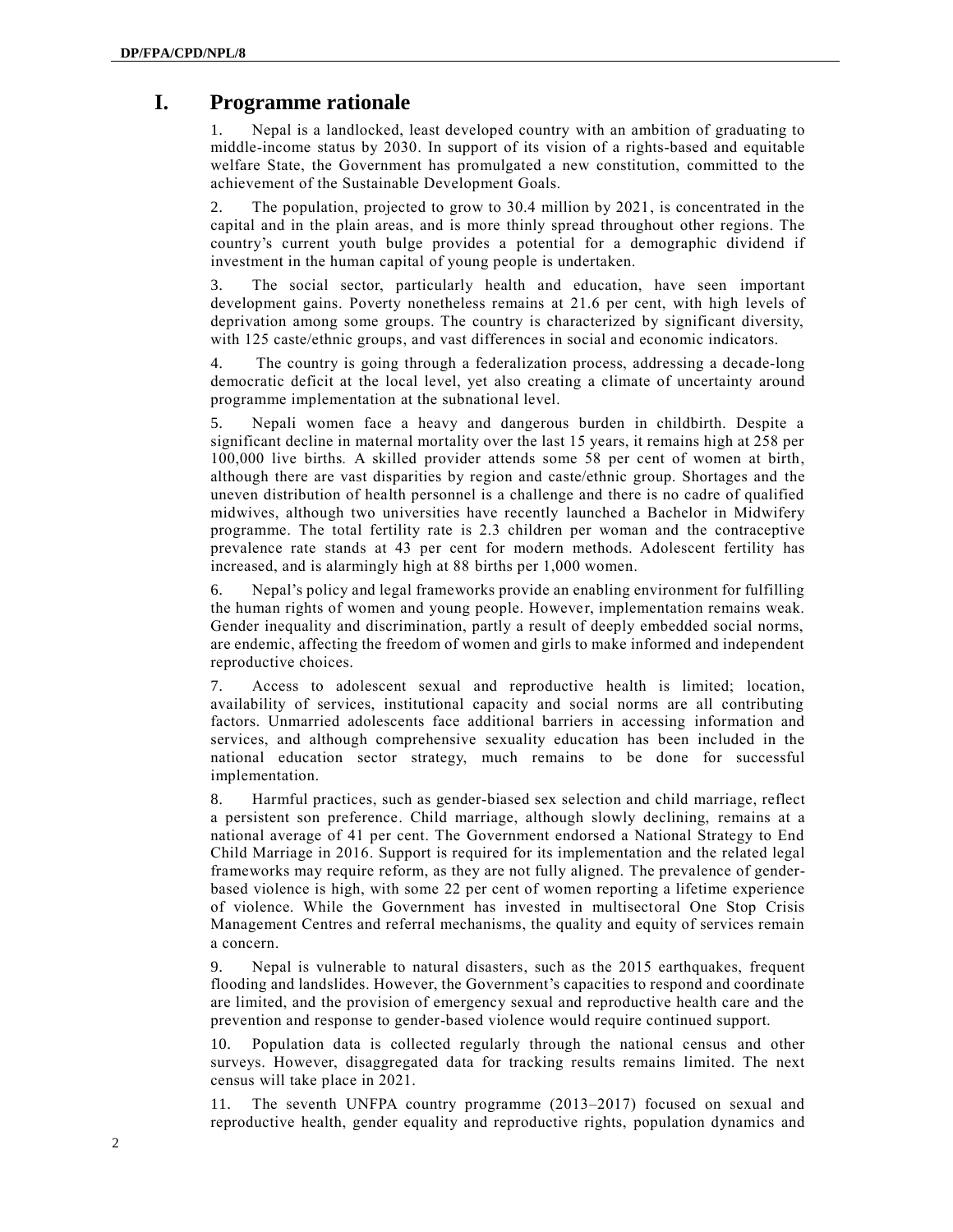youth empowerment. The 2015 earthquake brought the implementation of the Minimum Initial Service Package to the forefront of UNFPA's programme in additional districts.

12. The country programme evaluation described the programme as "well aligned with relevant national legislation, policies, strategies and programmes". Key achievements included: (a) influencing major policies, including the constitution and the Population Policy, from a rights perspective; (b) interventions to improve access to family planning services for vulnerable women and the introduction of midwifery education; (c) prevention of child marriage by empowering adolescent girls; (d) dissemination of the 2011 census results; (e) increased participation of youth in policy making; and (f) emergency preparedness and response, including prepositioning of supplies which were promptly used following the 2015 earthquakes.

13. Recommendations for the eighth country programme include: refocusing programming to fewer geographical locations for greater impact; continued focus on adolescents, including those aged 10-14 years; increasing the involvement of vulnerable women; improving the availability of disaggregated data, especially at subnational levels; and improving outcome-level monitoring and evaluation.

## **II. Programme priorities and partnerships**

14. The programme will contribute to a transformative agenda to build a foundation for achieving the Sustainable Development Goals. The central goal is to reduce maternal mortality and expand reproductive rights and choices. All programme components are designed to support this goal, by strengthening the capacities of the health system to target underserved communities with quality services; equipping young people, especially adolescent girls, with skills and information to make informed choices and prevent harmful practices, enhancing services to survivors of gender-based violence and empowering communities to support social change by challenging discriminatory harmful practices. Robust, disaggregated data will support targeting, planning and advocacy. The programme will work from upstream policy to service delivery by building institutional capacities in the respective programme areas, and by building an enabling environment for the implementation of laws, policies and strategies and the fulfilment of human rights, with the flexibility to respond in humanitarian situations.

15. A commitment to leaving no one behind underpins the programme. Vulnerable women and young people, especially adolescent girls, are the primary target groups. Given the ongoing federalization process, the programme is designed to have sufficient flexibility to adapt to changing circumstances; however, the Far-Western, Mid-Western and the Terai areas, with consistently poorer socioeconomic indicators, will be a key focus.

16. UNFPA will leverage various partnerships, elaborated further in the Partnership Plan, including Government institutions, civil society, national academic and research and the media institutions. Further, UNFPA will maintain strong relationships with development partners and United Nations agencies, and will pursue private sector collaboration. The programme will benefit from already signed funding agreements, as per the resource mobilization plan.

17. The programme seeks to reach underserved communities and to strengthen the overall health system. It will also seek to advance gender equality, the empowerment of women and girls and sexual and reproductive rights, including in humanitarian situations. Taking advantage of the synergies with other programme interventions, the programme will link with family planning and reproductive health interventions and activities targeting adolescent girls in particular. UNFPA will strengthen the capacity of the national statistical system to generate, process, analyse, disseminate and utilize disaggregated data to promote evidence based planning, monitoring and evaluation of development results, addressing the needs of the most vulnerable, including those in humanitarian situations.

#### **A. Outcome 1. Sexual and reproductive health**

18. Output 1: Increased capacity to deliver integrated, quality sexual and reproductive health services that target women and adolescent girls, especially the most vulnerable,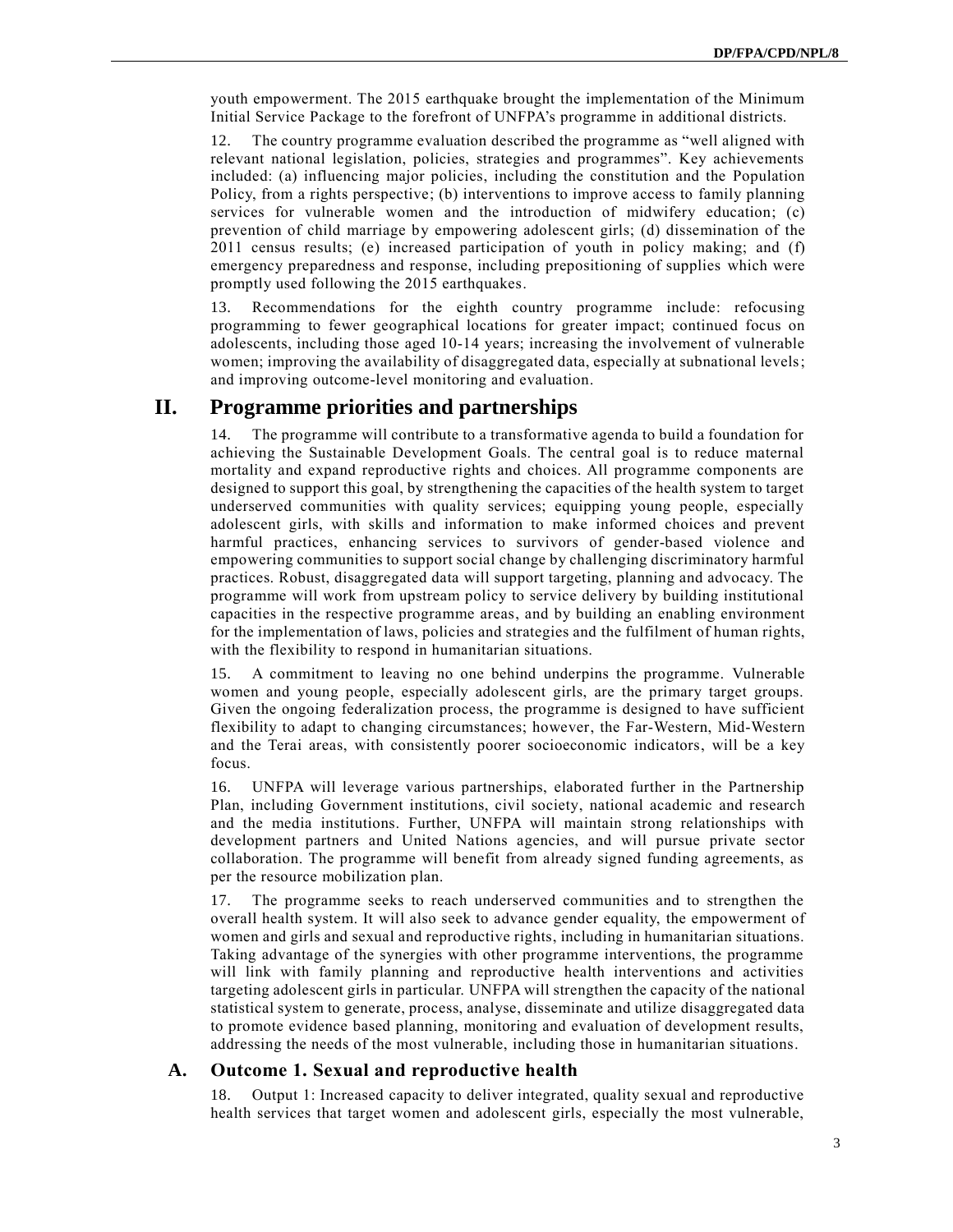including in humanitarian situations. To promote equitable access to gender-responsive, rights-oriented services, the programme will work with partners and beneficiaries to generate demand for and improve availability and choice of family planning methods targeting underserved communities. It will support the improved availability of highquality adolescent sexual and reproductive health services, integrated within the health system; support the provision of high-quality services for reproductive morbidities, including obstetric fistula, pelvic organ prolapse and cervical cancer prevention; and advocate for integration of sexual and reproductive health services and health response to gender-based violence, including in humanitarian contexts. UNFPA will work at the systems level to strengthen comprehensive training sites and supply chain management; assist in developing evidence-based policies and protocols; support universities to roll out midwifery education to international standards and support deployment of midwives, and contribute to emergency preparedness through integration of the Minimum Initial Service Package.

#### **B. Outcome 2. Adolescent and youth**

Output 1: Young people have the skills and knowledge to make informed decisions about health and well-being, and to participate in decision-making. Significant and targeted investments in youth are required for Nepal to reap the benefit of the demographic dividend. The programme will support implementation of a comprehensive, gender-responsive sexuality education through capacity building of teachers and by linking adolescents with sexual and reproductive health services and information through information corners in schools, community learning centres and life skills. UNFPA will advocate for greater investment in the above areas, implement gender-sensitive behaviour change strategies using new technologies, and provide leadership development for youth led organizations, to enhance the voice and participation of young people, in pursuit of greater community resilience, peacebuilding and social cohesion.

#### **C. Outcome 3. Gender equality and women's empowerment**

20. Output 1: Public institutions and community capacities increased to prevent and respond to gender-based violence. UNFPA will advocate for legal reform and enforcement of policies to address gender-based violence and harmful practices. The programme will strengthen national capacity to prevent and respond to gender-based violence through: (a) technical assistance for provision of multisectoral services to survivors; (b) integration of gender-based violence within the health response and in disaster policies and plans; and (c) advocacy for enhanced data collection and analysis to enable appropriate targeting.

21. The programme will equip and mobilize communities, particularly men and boys, families and community leaders, with the knowledge and skills to challenge gender discriminatory sociocultural norms and prevent harmful practices, such as child marriage and gender-biased sex selection. In addition, adolescent girls in and out of school will be empowered through life skills education and linkages with multisectoral services.

### **D. Outcome 4. Population dynamics**

22. Output 1: High-quality disaggregated data available for planning and monitoring of development interventions. A cornerstone of the programme will be support to the 2021 census, including capacity development for the Central Bureau of Statistics using appropriate electronic technologies, and support for the analysis and dissemination of census data. Further support to national academic/research institutions to generate up-todate and adequately disaggregated data for the national and subnational level through indepth census analysis sociodemographic surveys and civil registration and vital statistics data, taking into account gender, age, geography, caste/ethnicity and vulnerability, will facilitate analysis and use of vital statistics for evidence-based local planning and decision-making. UNFPA will further support national actors to track the achievement of the Sustainable Development Goals and monitor development interventions by supporting research and the capacity of relevant institutions to undertake population projections and demographic analysis, small area estimations and quantitative and qualitative research on culturally sensitive sexual and reproductive health and reproductive rights issues and harmful practices including child marriage, gender-based violence and gender-biased sex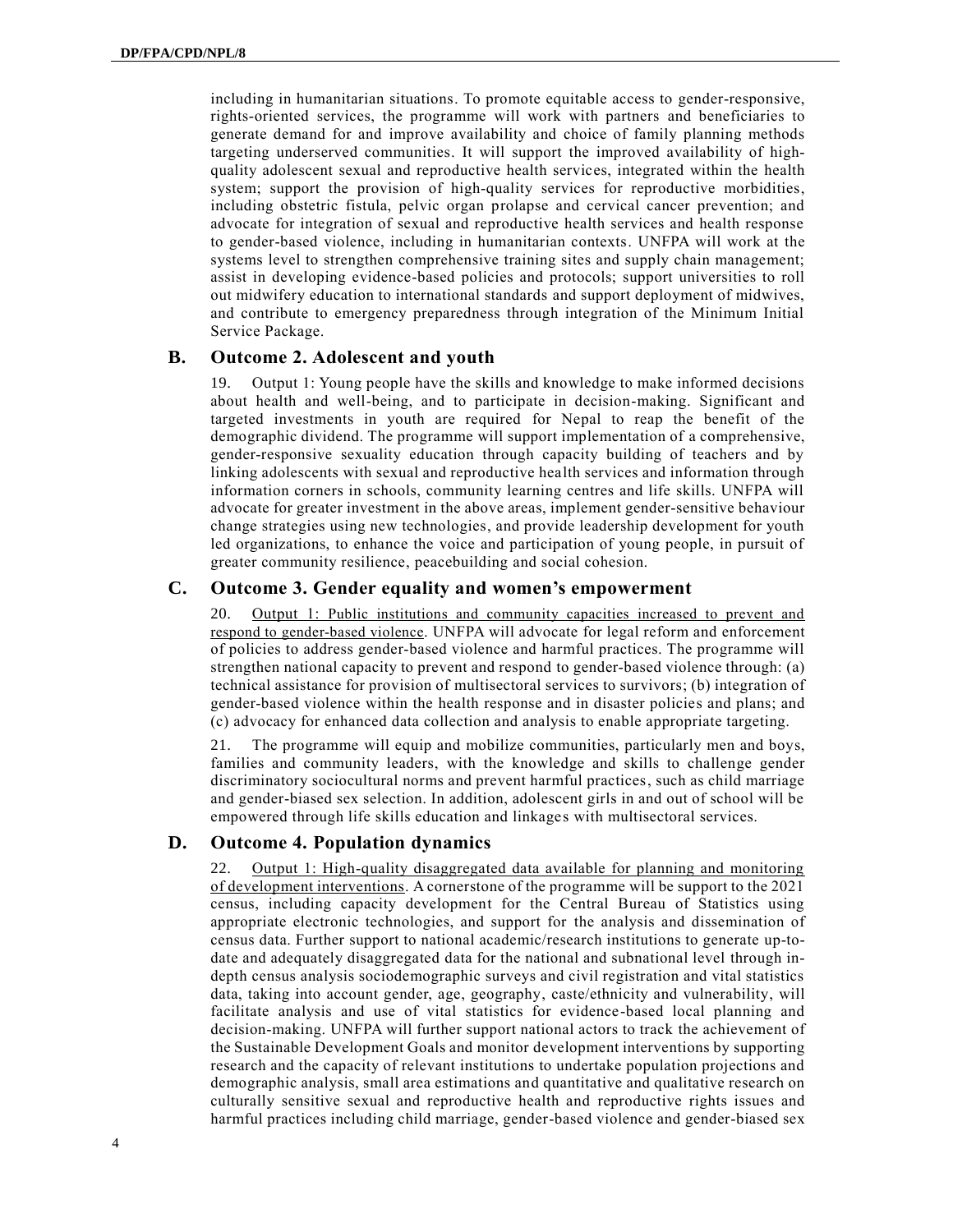selection; and by building subnational capacity to integrate these issues in development programming. Finally, the programme will enhance transparency and account ability by developing electronic/web-based platforms for public access to sociodemographic and humanitarian data.

# **III. Programme and risk management**

23. The Ministry of Finance is the coordinating authority for the programme. In unforeseen circumstances, such as humanitarian emergencies, UNFPA may seek to reprogramme funding – thematically and/or geographically – in consultation with the Government, and towards activities aligned with UNFPA's mandate.

24. The primary risks facing implementation of the programme are: the current transition into a federal structure and the uncertainty around the roles and responsibilities of subnational institutions; further reductions in regular resources, leading to increased pressure to mobilize non-core resources for key interventions; and the country's vulnerability to natural disasters.

25. In response to these risks, UNFPA will: (a) seek to employ different operational modalities, including national and direct execution with sufficient flexibility to adapt as federalism is implemented, enabling expansion or reduction of the geographical outreach; (b) continue to nurture strong relationships with development partners and explore non traditional partnerships, as outlined in the partnerships plan; (c) deliver the programme in the spirit of Delivering as One; and (d) integrate disaster preparedness and response into programmatic activities, and ensure staff capacities for business continuity and humanitarian response. A review of the optimal human resources and skills mix necessary for implementation will be undertaken. The programme relies on national technical expertise and on support from both headquarters and the regional office.

26. This country programme document outlines UNFPA contributions to national results, and serves as the primary unit of accountability to the Executive Board for results alignment and resources assigned to the programme at the country level. Accountabilities of managers at the country, regional and headquarters levels with respect to country programmes are prescribed in the UNFPA programme and operations policies and procedures and the internal control framework.

# **IV. Monitoring and evaluation**

27. UNFPA will pursue results-based management approaches to maximize impact. A total of 7 per cent of regular resources will be allocated for monitoring and evaluation activities, with additional allocations from non-core funds. A monitoring plan for all indicators of the results and resource framework will assign roles and responsibilities for monitoring, provide a timetable for data collection and identify data sources. Annual programme reviews and work planning will be informed by monitored data and provide corrective measures to achieve the desired results. A country programme evaluation will be conducted towards the end of the programme cycle to determine what worked and why, and identify lessons learned to improve programming.

28. UNFPA will support the Government of Nepal in identifying statistical data gaps, strengthening national monitoring and evaluation systems and monitoring progress towards the Sustainable Development Goals. The disaggregation of data will receive support in order to improve targeting.

29. Joint monitoring and assurance activities will be implemented by UNFPA with United Nations partners and national institutions, using the assurance monitoring system of the harmonized approach to cash transfer framework.

30. A communications strategy will be implemented to enhance the visibility of achievements. UNFPA will reach a diverse audience with success stories and documented good practices using innovative, user-friendly social media tools.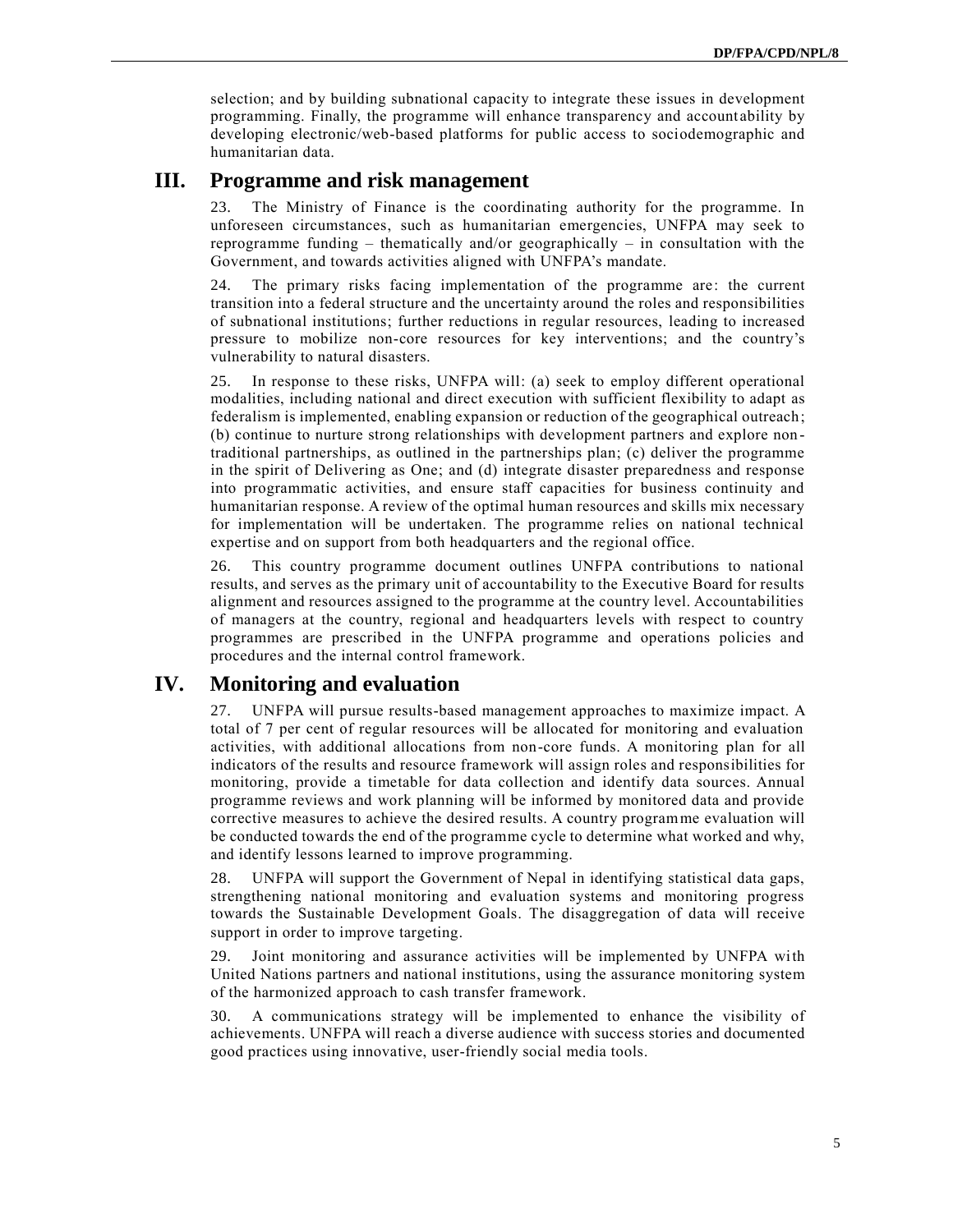#### **RESULTS AND RESOURCES FRAMEWORK FOR NEPAL (2018-2022)**

National priority: Sustainable improvement on human development through social development and social security/protection; Gender Equality, Social Inclusion, environment protection and maximum use of science and technology

**UNDAF Outcomes:** By 2022, there is improved, equitable access, availability and utilization of quality basic social services for all people, particularly for vulnerable people. By 2022, environmental management, sustainable recovery and reconstruction and resilience to climate change and natural disasters are strengthened at all levels

**Indicators**: Maternal mortality ratio. Baseline (2015): 258 per 100,000 live births; Target: 116 per 100,000 live births. Proportion of demand for family planning satisfied with modern methods. Baseline (2016) 56%; Target: 74%.

| <b>UNFPA</b> strategic plan outcome                                                                                                                                                                                                                                                                                                                                                                                                                                | Country programme                                                                                                                                                                                                                                                                                                                                           | Output indicators, baselines and targets                                                                                                                                                                                                                                                                                                                                                                                                                                                                                                                                                                                                                                                                                                                                                                                                                                                                                                                                                                                               | <b>Partners</b>                                                                                                                                                                                                                                                                                                                                                                                                                                                                                          | Indicative                                                                                                           |  |  |
|--------------------------------------------------------------------------------------------------------------------------------------------------------------------------------------------------------------------------------------------------------------------------------------------------------------------------------------------------------------------------------------------------------------------------------------------------------------------|-------------------------------------------------------------------------------------------------------------------------------------------------------------------------------------------------------------------------------------------------------------------------------------------------------------------------------------------------------------|----------------------------------------------------------------------------------------------------------------------------------------------------------------------------------------------------------------------------------------------------------------------------------------------------------------------------------------------------------------------------------------------------------------------------------------------------------------------------------------------------------------------------------------------------------------------------------------------------------------------------------------------------------------------------------------------------------------------------------------------------------------------------------------------------------------------------------------------------------------------------------------------------------------------------------------------------------------------------------------------------------------------------------------|----------------------------------------------------------------------------------------------------------------------------------------------------------------------------------------------------------------------------------------------------------------------------------------------------------------------------------------------------------------------------------------------------------------------------------------------------------------------------------------------------------|----------------------------------------------------------------------------------------------------------------------|--|--|
| <b>Outcome 1: Sexual and</b><br>reproductive health<br>Outcome indicator(s):<br>Unmet need for family<br>planning.<br>Baseline (15-49 years): 23.7%;<br>Target: 15-49 years: 19%<br>Proportion of service<br>$\bullet$<br>delivery points having no<br>stock-out of contraceptives<br>in the last 6 months.<br>Baseline: 73%; Target: 80%<br>Percentage of adolescents<br>utilizing services through<br>adolescent-friendly services<br>Baseline: 10%; Target: 30% | outputs<br>Output 1: Increased<br>capacity to deliver<br>integrated, quality<br>sexual and reproductive<br>health services that<br>target women and<br>adolescent girls,<br>especially the most<br>vulnerable, including in<br>humanitarian situations                                                                                                      | Number of health facilities in priority locations that<br>meet quality standards and received certification,<br>for provision of integrated adolescent-friendly<br>sexual and reproductive health services.<br>Baseline: 25; Target: 70<br>Proportion of health facilities in priority areas<br>$\bullet$<br>providing 5 modern family planning methods.<br>Baseline: 33%; Target: 60%<br>Number of women reached through the Visiting<br>Providers to increase access to family planning<br>services in eight districts.<br>Baseline: 1,900; Target: 3,600<br>Number of UNFPA-supported areas with updated<br>disaster preparedness and response plans, including<br>Minimum Initial Service Package for Reproductive<br>Health services.<br>Baseline: 0; Target: 14<br>Fistula surgery incorporated as part of Nepal's<br>Essential Health Service Package for vulnerable<br>groups.<br>Baseline No; Target: Yes<br>Number of Universities providing midwifery<br>training as per international standards.<br>Baseline: 2; Target: 3 | Ministries of Health; Federal<br>Affairs and Local Development;<br>United Kingdom Department for<br>International Development;<br>UNICEF; UNDP; World Health<br>Organization; United States<br>Agency for International<br>Development; Adventist<br>Development and Relief Agency;<br>Jhpiego; Nepal Red Cross<br>Society; Marie Stopes<br><b>International Family Planning</b><br>Association of Nepal; Kathmandu<br>University; B.P. Koirala Institute<br>of Health Sciences, Tribhuvan<br>University | resources<br>\$14.0<br>million<br>$$4.7$ million<br>regular<br>resources<br>and \$9.3<br>million other<br>resources) |  |  |
|                                                                                                                                                                                                                                                                                                                                                                                                                                                                    | National priority: Bringing balance between population, economic and social development through implementation of population management and reproductive health programmes<br>UNDAF Outcome: By 2022, there is improved, equitable access, availability and utilization of quality basic social services for all people, particularly for vulnerable people |                                                                                                                                                                                                                                                                                                                                                                                                                                                                                                                                                                                                                                                                                                                                                                                                                                                                                                                                                                                                                                        |                                                                                                                                                                                                                                                                                                                                                                                                                                                                                                          |                                                                                                                      |  |  |
|                                                                                                                                                                                                                                                                                                                                                                                                                                                                    |                                                                                                                                                                                                                                                                                                                                                             | Indicators: Adolescent birth rate (per 1,000 women aged 15-19 years). Baseline (2016): 88; Target: 51.                                                                                                                                                                                                                                                                                                                                                                                                                                                                                                                                                                                                                                                                                                                                                                                                                                                                                                                                 |                                                                                                                                                                                                                                                                                                                                                                                                                                                                                                          |                                                                                                                      |  |  |
| <b>Outcome 2: Adolescents and</b><br>vouth<br>Outcome indicator(s):<br>Percentage of public budget<br>allocated for youth<br>progammes at national and<br>subnational levels. Baseline:<br>2.9%; Target: 5                                                                                                                                                                                                                                                         | Output 1: Young people<br>have skills, knowledge<br>to make informed<br>decisions for health and<br>well-being and to<br>participate in decision-<br>making                                                                                                                                                                                                 | Gender responsive comprehensive sexuality<br>$\bullet$<br>education integrated in national curriculum.<br>Baseline: No; Target: Yes<br>Number of adolescents accessing information and<br>$\bullet$<br>counselling from adolescent friendly learning spaces<br>in schools.<br>Baseline: 0; Target: 15,000<br>National and subnational development platforms for<br>$\bullet$<br>active youth participation in planning and decision-                                                                                                                                                                                                                                                                                                                                                                                                                                                                                                                                                                                                   | Ministries of Education, Youth<br>and Sports, Health; Federal<br>Affairs and Local Development;<br>National Forum for<br>Parliamentarians on Population<br>and Development; UNESCO;<br><b>UNICEF</b> ; International Labour<br>Organization; National Youth<br>Council; local-level government<br>bodies; Restless Development:                                                                                                                                                                          | $$3.5$ million<br>$$1.5$ million<br>regular<br>resources<br>and \$2.0<br>million other<br>resources)                 |  |  |